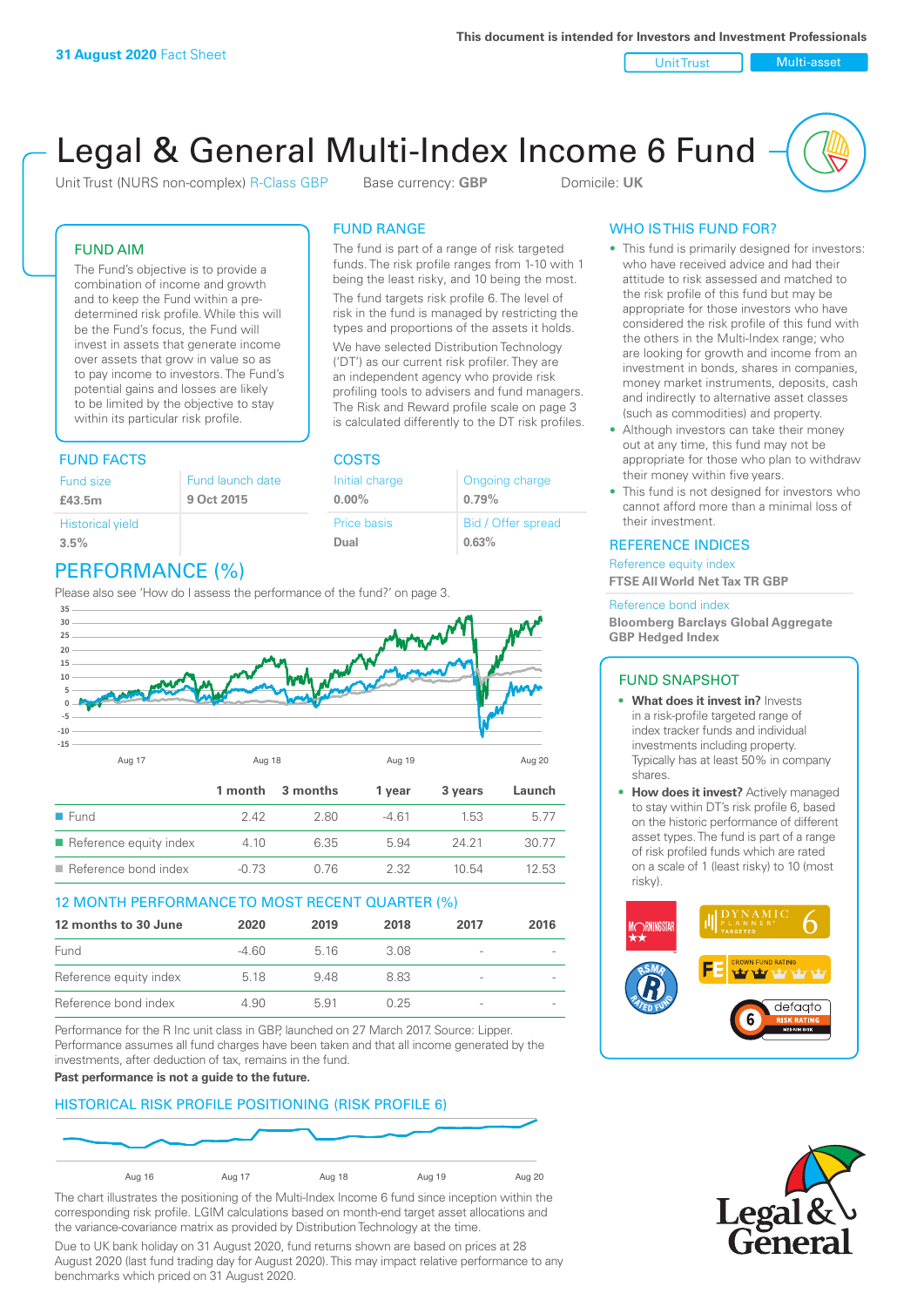## Legal & General Multi-Index Income 6 Fund

Unit Trust (NURS non-complex) R-Class GBP

### PORTFOLIO BREAKDOWN

All data source LGIM unless otherwise stated. Totals may not sum due to rounding.





### FUND MANAGERS

The fund managers have responsibility for managing the multi-index fund range. They are part of the Multi-Asset Funds (MAF) team in LGIM. This team focuses on designing and managing multi-asset funds that are tailored to match the specific objectives of various client types. The team sits within a wider Asset Allocation team which combines both depth of experience with a broad range of expertise from different fields, including fund management, investment consulting and risk management roles.

# TOP 10 HOLDINGS (%)

| <b>L&amp;G UK Index Trust</b>                                    | 11.8 |
|------------------------------------------------------------------|------|
| iShares UK Dividend UCITS ETF                                    | 8.4  |
| L&G Emerging Markets Government Bond (US\$) Index Fund           | 7.8  |
| L&G High Income Trust                                            | 7.3  |
| L&G Emerging Markets Government Bond (Local Currency) Index Fund | 7.1  |
| L&G Global Emerging Markets Index Fund                           | 5.7  |
| L&G US Index Trust                                               | 5.6  |
| <b>L&amp;G Pacific Index Trust</b>                               | 5.2  |
| L&G European Index Trust                                         | 5.1  |
| L&G Global Listed Infrastructure Index Fund                      | 3.9  |

**Important:** Due to exceptional market conditions, spreads are currently volatile and may be higher than indicated. To see the latest spread visit www. legalandgeneral.com/chargesandfees